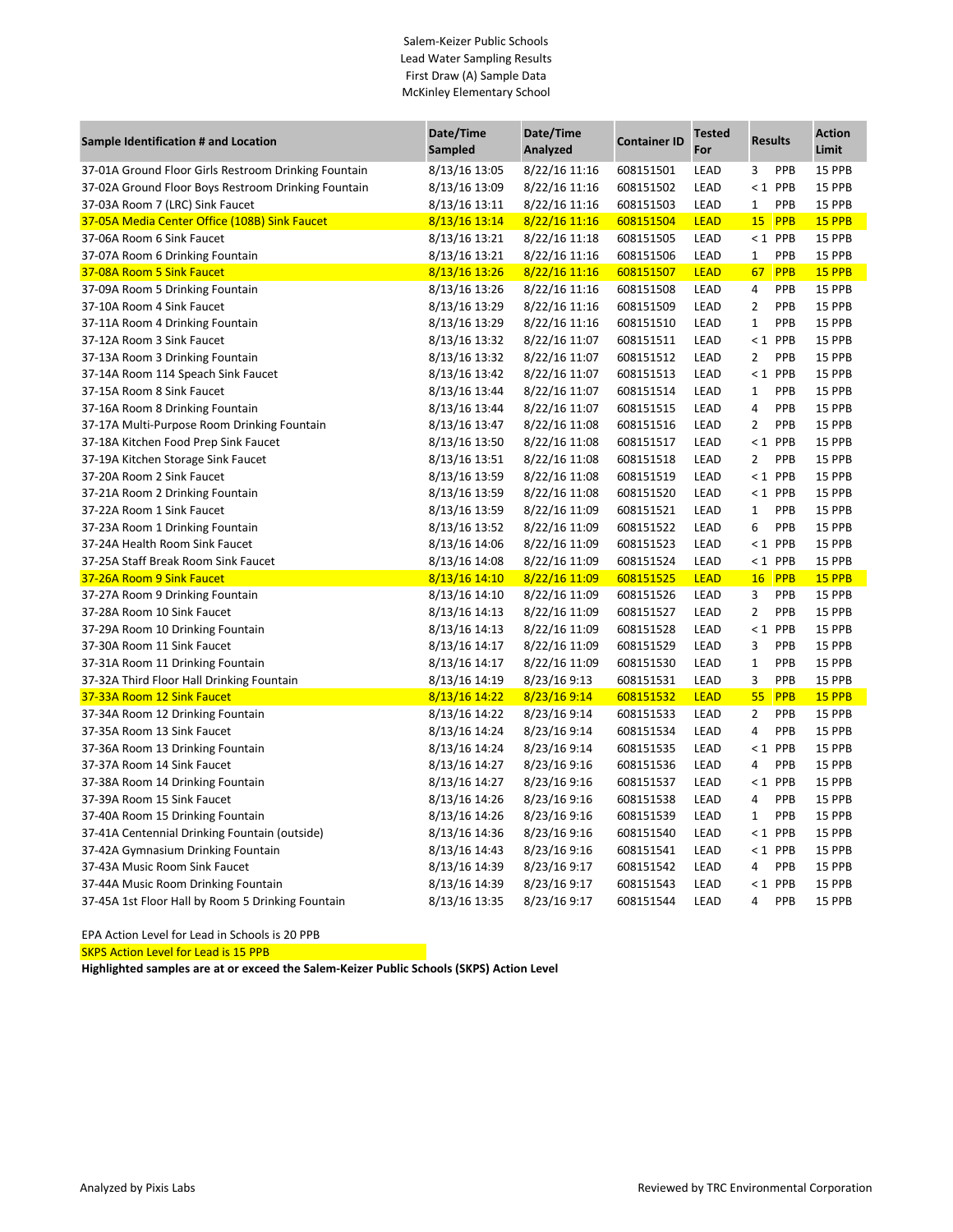## Salem-Keizer Public Schools Lead Water Sampling Results First Draw (A) Sample Data McKinley Elementary School

| <b>Sample Identification # and Location</b> | Date/Time<br><b>Sampled</b> | <b>Date Analyzed</b> | <b>Container</b> | Tested<br>For | <b>Results</b> | <b>Action</b><br>Limit |
|---------------------------------------------|-----------------------------|----------------------|------------------|---------------|----------------|------------------------|
| 037-04A Room 7 Drinking Fountain            | 9/29/2016 5:40              | 10/3/2016            | 59451            | LEAD          | PPB<br>13      | <b>15 PPB</b>          |

EPA Action Level for Lead in Schools is 20 PPB

SKPS Action Level for Lead is 15 PPB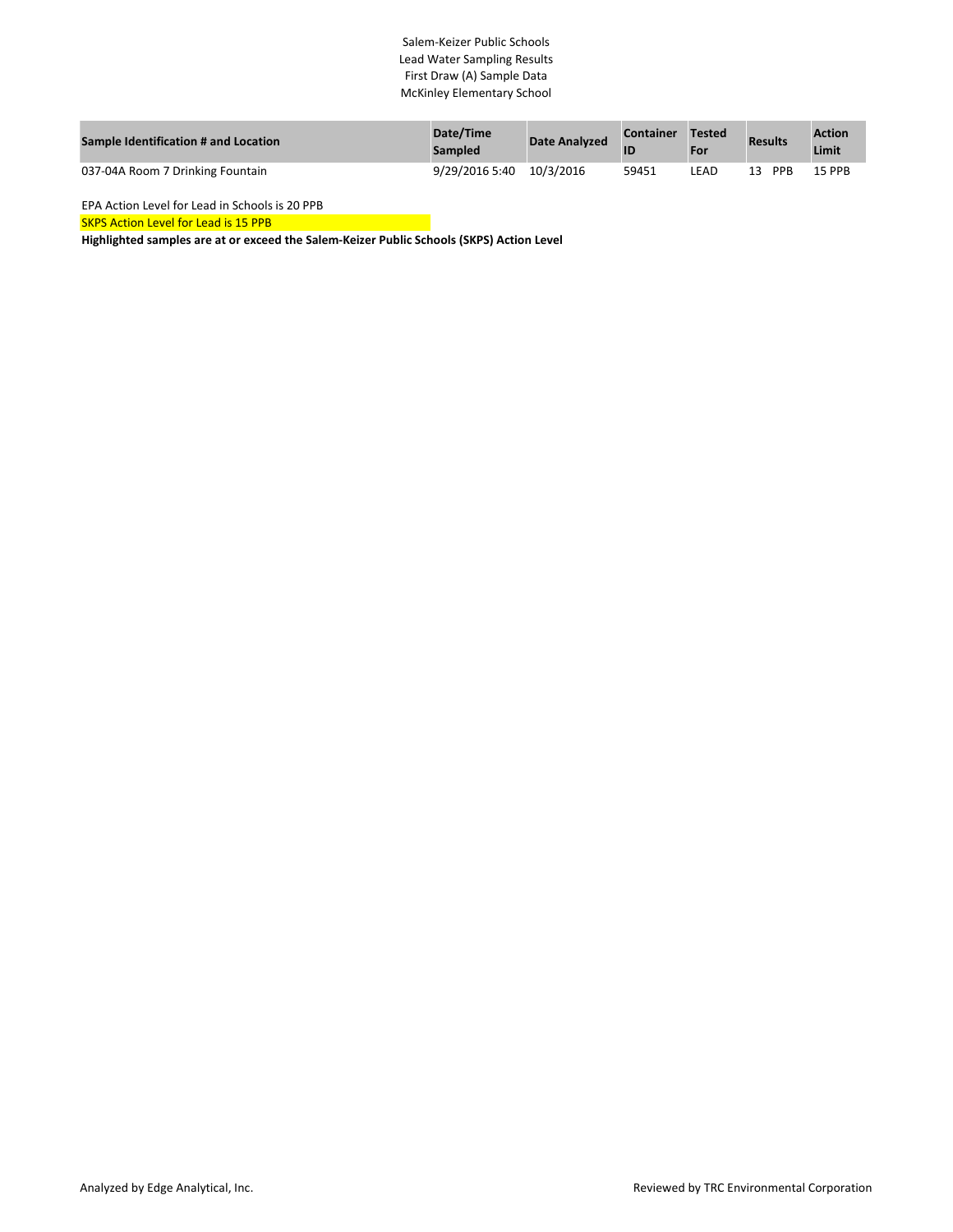## Salem-Keizer Public Schools Lead Water Sampling Results Flushed (B) Sample Data McKinley Elementary School

| Sample Identification # and Location          | Date/Time<br><b>Sampled</b> | Date/Time<br>Analyzed | <b>Container ID</b> | <b>Tested</b><br>For | <b>Results</b> | <b>Action</b><br>Limit |
|-----------------------------------------------|-----------------------------|-----------------------|---------------------|----------------------|----------------|------------------------|
| 37-05B Media Center Office (108B) Sink Faucet | 8/13/16 13:15               | 9/7/16 11:46          | 609010101           | LEAD                 | 2 PPB          | <b>15 PPB</b>          |
| 37-08B Room 5 Sink Faucet                     | 8/13/16 13:27               | 9/7/16 11:47          | 609010102           | <b>LEAD</b>          | 7 PPB          | <b>15 PPB</b>          |
| 37-26B Room 9 Sink Faucet                     | 8/13/16 14:11               | 9/7/16 11:47          | 609010103           | LEAD                 | 1 PPB          | <b>15 PPB</b>          |
| 37-33B Room 12 Sink Faucet                    | 8/13/16 14:23               | 9/7/16 11:47          | 609010104           | LEAD                 | 1 PPB          | <b>15 PPB</b>          |

EPA Action Level for Lead in Schools is 20 PPB

**SKPS Action Level for Lead is 15 PPB**